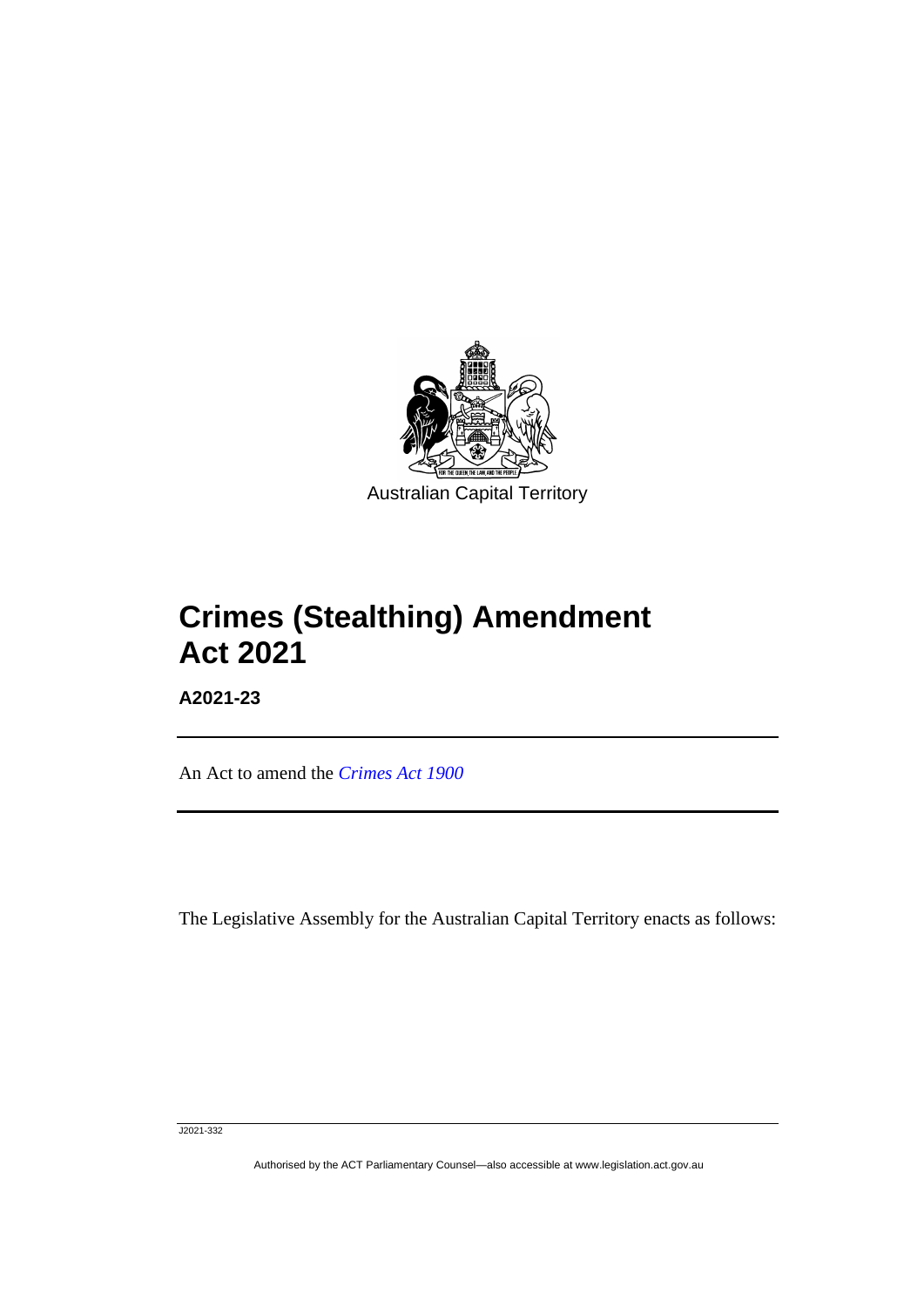| $\overline{\mathbf{1}}$ | <b>Name of Act</b>                                                                                                                         |
|-------------------------|--------------------------------------------------------------------------------------------------------------------------------------------|
|                         | This Act is the <i>Crimes</i> ( <i>Stealthing</i> ) Amendment Act 2021.                                                                    |
| $\overline{2}$          | <b>Commencement</b>                                                                                                                        |
|                         | This Act commences on the day after its notification day.                                                                                  |
|                         | The naming and commencement provisions automatically commence on<br><b>Note</b><br>the notification day (see Legislation Act, $s$ 75 (1)). |
| $\overline{\mathbf{3}}$ | <b>Legislation amended</b>                                                                                                                 |
|                         | This Act amends the <i>Crimes Act 1900</i> .                                                                                               |
| $\overline{4}$          | <b>Consent</b><br>New section 67 (1) (ga)                                                                                                  |
|                         | insert                                                                                                                                     |
|                         |                                                                                                                                            |

(ga) by an intentional misrepresentation by the other person about the use of a condom; or

page 2 Crimes (Stealthing) Amendment Act 2021

A2021-23